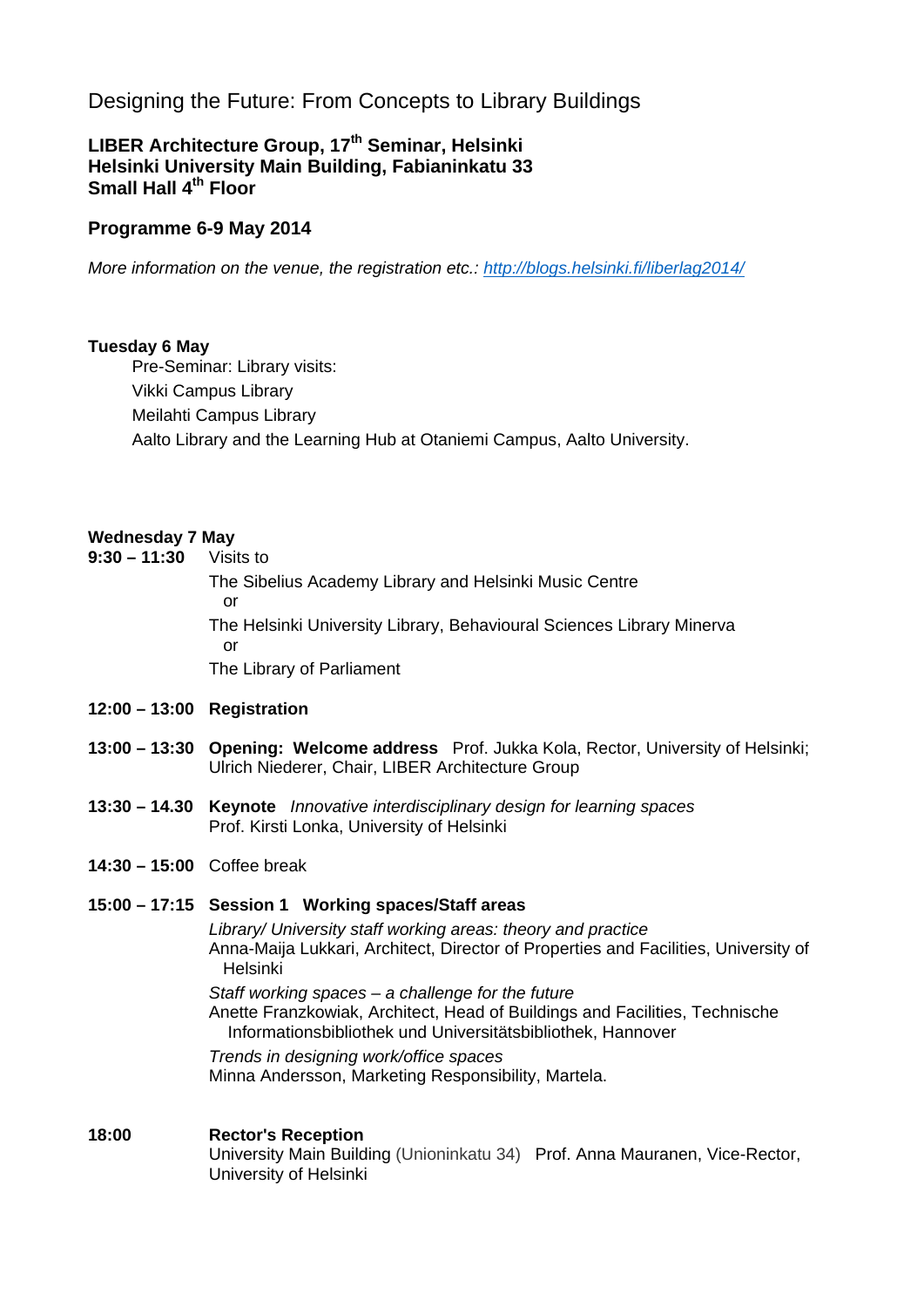#### **Thursday 8 May**

#### **09:00 – 10:30 Session 2 Library concepts to competition winners**

*Helsinki Central Library Project* Tuula Haavisto, Director *From Lille 1 University Library to the Innovation Learning Center*  Julien Roche, Head Librarian, University Library of Lille 1 *Vienna Learning Resource Center*  Cornelius Schlotthauer, Zaha Hadid Architects

**10:30 – 11:00** Coffee break

#### **11:00 – 12:30 Session 3 Concept to reality – what happens in between**

*BULAC Library two years after opening* Marie-Lise Tsagouria, Director, BULAC Library *Planning the City Library Stuttgart since 1997: today's intellectual and cultural heart of the new European Quarter near the main station* Christine Brunner, Director, City Library Stuttgart *National Library of Latvia, Riga (Sleeping Beauty)*  Andris Vilks, Director, National Library of Latvia

**12:30 – 14:00** Lunch

#### **14:00 – 16:00 Session 4 Dialogue with architects**

*Tallinn University of Technology Library*  Mattias Agabus, Architect 11 *Dialogue in the process of building a new library – recent projects from Schmidt Hammer Lassen Architects*  Elif Tinaztepe, Schmidt Hammer Lassen *Helsinki University Main Library, Kaisa House*  Matti Huhtamies, Anttinen Oiva Architects

- **16:00 17:30** Visit Kaisa House
- **19:00 Conference Dinner** at the Restaurant Sipuli (Kanavaranta 7)

#### **Friday 9 May**

## **09:00 – 10:30 Session 5 Technical aspects**  *Two new library buildings for Bern University Library: vonRoll on a former industrial site, and the new Central Library in its old historic building* Christian Lüthi, Head of Resources, Bern University Library *The new building of the National Archives of France (Paris/Pierrefitte-sur Seine) : Technical concerns and solutions*  Jean-Luc Bichet, architect

**10:30 – 11:00** Coffee break